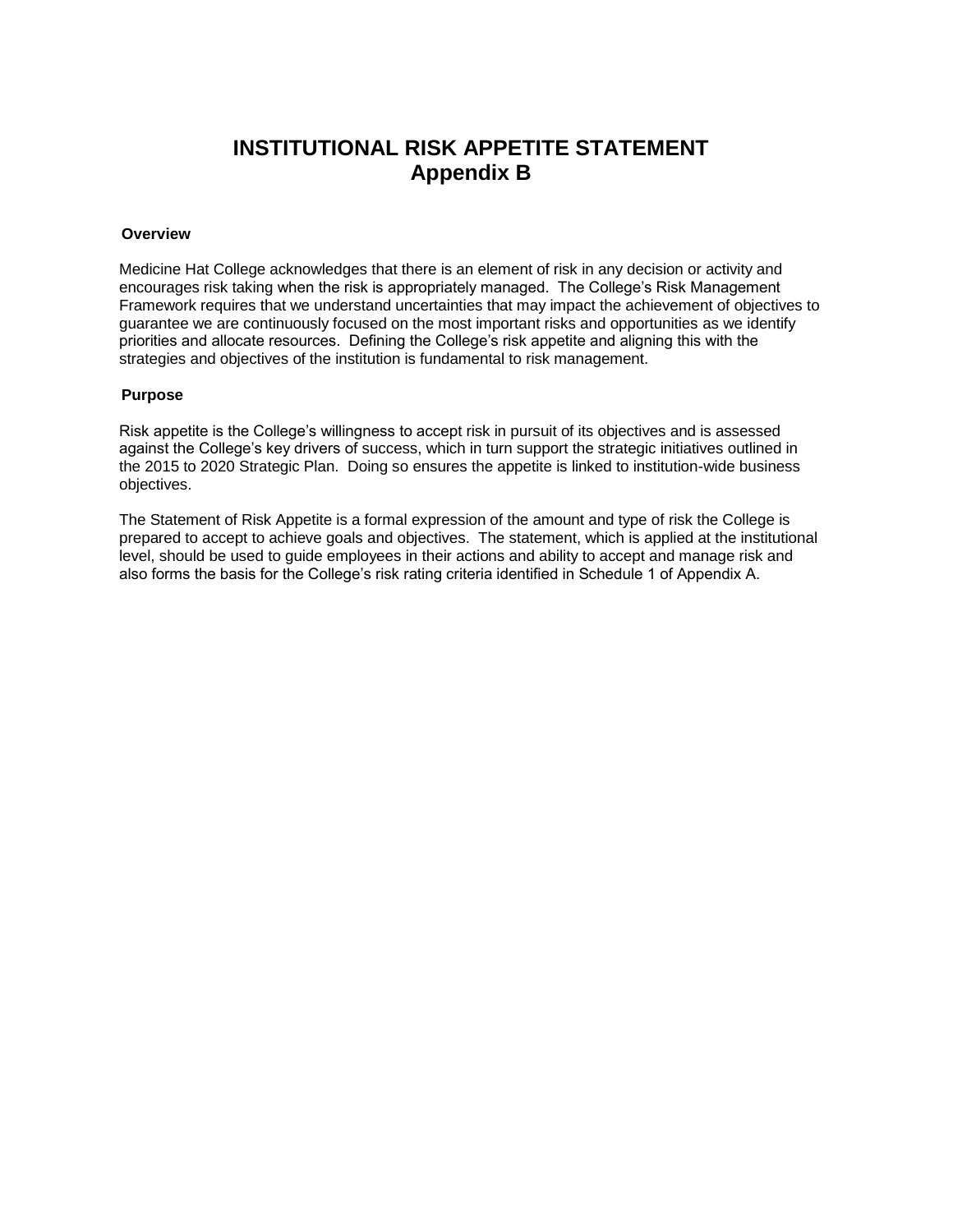# **Medicine Hat College Statement of Risk Appetite**

| <b>Key drivers</b>                    | <b>From</b><br>strategic plan<br>(higher level<br>driver) | <b>Strategic plan</b><br>assertions the key<br>driver supports                  | <b>Statement</b>                                                                                                                                                                                                                                                                                                                                                                                                                                                                                                                                                          | <b>Outcomes</b><br>(alignment with Board<br>Ends)                                                                            | <b>Appetite</b><br>Level |
|---------------------------------------|-----------------------------------------------------------|---------------------------------------------------------------------------------|---------------------------------------------------------------------------------------------------------------------------------------------------------------------------------------------------------------------------------------------------------------------------------------------------------------------------------------------------------------------------------------------------------------------------------------------------------------------------------------------------------------------------------------------------------------------------|------------------------------------------------------------------------------------------------------------------------------|--------------------------|
| Students                              | Students                                                  | 1.1, 1.2, 1.3, 1.4, 2.1,<br>2.2, 2.3, 2.4                                       | Medicine Hat College will provide an instructional and service quality that exceeds<br>students' expectations. The college will provide a creative, stimulating and collegial<br>atmosphere. We will enhance our strategic enrolment and student success plans to<br>serve learner needs and continue to provide seamless processes and services that<br>focus on student success. We will provide a healthy, safe, and environmentally<br>friendly atmosphere and offer learners both cultural and sport and wellness<br>opportunities.                                  | Accessibility<br>Research & Innovation<br><b>Empowered Students</b><br>Teaching & Learning                                   | 2                        |
| Employees                             | Employees                                                 | 3.1, 3.2, 3.3, 3.4, 4.1,<br>4.2, 4.3, 4.4                                       | Medicine Hat College will continue to hire and retain employees that meet the high<br>standards of the college. The college will support open and effective communications<br>and continue to empower employees to pursue personal, leadership and<br>professional development opportunities that will foster innovative, flexible and<br>efficient programs and services. The college will take corrective action to address<br>known health, safety, and employee well-being exposures and ensure cultural, and<br>sport and wellness opportunities are enjoyed by all. | Accessibility<br>Teaching & Learning<br>Sustainability                                                                       | 2                        |
| Reputation                            | All                                                       | All                                                                             | Medicine Hat College will respond in accordance with established policy, procedure<br>and agreements to any legal or ethical breach. The college will continue to maintain<br>its high standards of conduct, service and academic quality.                                                                                                                                                                                                                                                                                                                                | Accessibility<br>Sustainability                                                                                              | $\overline{2}$           |
| Financial<br>Sustainability           | All                                                       | 2.2, 5.1                                                                        | Medicine Hat College will maintain its high standards of financial stewardship and<br>will continue to ensure that financial commitments do not exceed available<br>resources. The college will strive to ensure that financial need does not impede<br>student success. The college will continue to monitor, review and adjust programs<br>and services to maintain relevance and efficiency. The college will pursue<br>opportunities that promote entrepreneurship and revenue generation to support<br>future sustainability.                                        | Sustainability                                                                                                               | 2                        |
| Academic<br>Programs                  | Students<br>Communities                                   | 1.1, 1.2, 1.3, 1.4, 2.1,<br>2.2, 2.3, 2.4, 3.4, 4.1,<br>4.2, 4.3, 4.4, 5.1, 6.2 | Medicine Hat College will continue to offer relevant and flexible academic programs<br>that are monitored, reviewed, evaluated and adjusted regularly. The college will<br>continue to work with its university partners to expand degree completion<br>opportunities on campus. We will continue to maintain and strengthen relationships<br>with the community, regional agencies, international partners, and the K-12 system to<br>expand and enhance learning opportunities in the region.                                                                           | Partnerships<br>Accessibility<br>Research & Innovation<br><b>Empowered Students</b><br>Teaching & Learning<br>Sustainability | 3                        |
| Services                              | All                                                       | 1.1, 2.2, 5.3, 6.1                                                              | Medicine Hat College will continue to offer services to learners, employees and the<br>community in both cultural and sport and wellness opportunities that are monitored,<br>reviewed, evaluated and adjusted regularly to maintain relevance and efficiency.                                                                                                                                                                                                                                                                                                            | Partnerships<br>Accessibility                                                                                                | 3                        |
| Stakeholder<br>Relationships          | <b>Students</b><br>Communities                            | 1.1, 2.2, 5.1, 5.2, 5.3,<br>6.2                                                 | Medicine Hat College will continue to maintain strong relationships with critical<br>stakeholders (community, funding agencies, donors, government). We will engage<br>alumni and private sector partners in the effort to provide access to learning<br>opportunities and offer services in both cultural and sport and wellness opportunities<br>to the community.                                                                                                                                                                                                      | Partnerships<br>Teaching & Learning<br>Sustainability                                                                        | 3                        |
| Strategic<br>Partnerships             | Students                                                  | Communities 4.1, 4.2, 4.4, 5.1, 6.3                                             | Medicine Hat College will collaborate with university partners to develop and sustain<br>programs and service partnerships to meet community needs and expectations. The<br>1.1, 1.2, 1.3, 1.4, 2.2, college will support and enhance international exchange and learning opportunities.<br>We will continue to maintain and strengthen relationships with the community,<br>regional agencies, and the K-12 system to expand and enhance learning opportunities<br>in the region.                                                                                        | Partnerships<br>Teaching & Learning<br>Sustainability                                                                        | 3                        |
| Research and<br>Innovation            | All                                                       | 6.3                                                                             | 1.3, 3.2, 4.1, 4.3, 5.1, Medicine Hat College will continue to pursue research and innovation opportunities<br>with other agencies to achieve mutual goals and enrich the learning environment.                                                                                                                                                                                                                                                                                                                                                                           | Research & Innovation<br>Teaching & Learning                                                                                 | 4                        |
| <b>Building and</b><br>Infrastructure | All                                                       | 2.2, 3.1, 4.1, 6.1                                                              | Medicine Hat College will maintain the security, integrity and availability of<br>information systems as it pertains to core processes and activities including Students,<br>Financial Management, Government Reporting and Human Resources. The college<br>will continue to prioritize the construction of infrastructure supporting student access<br>and the areas of deferred maintenance and renewal of basic furniture and office<br>equipment.                                                                                                                     | Accessibility<br>Sustainability                                                                                              | 2                        |